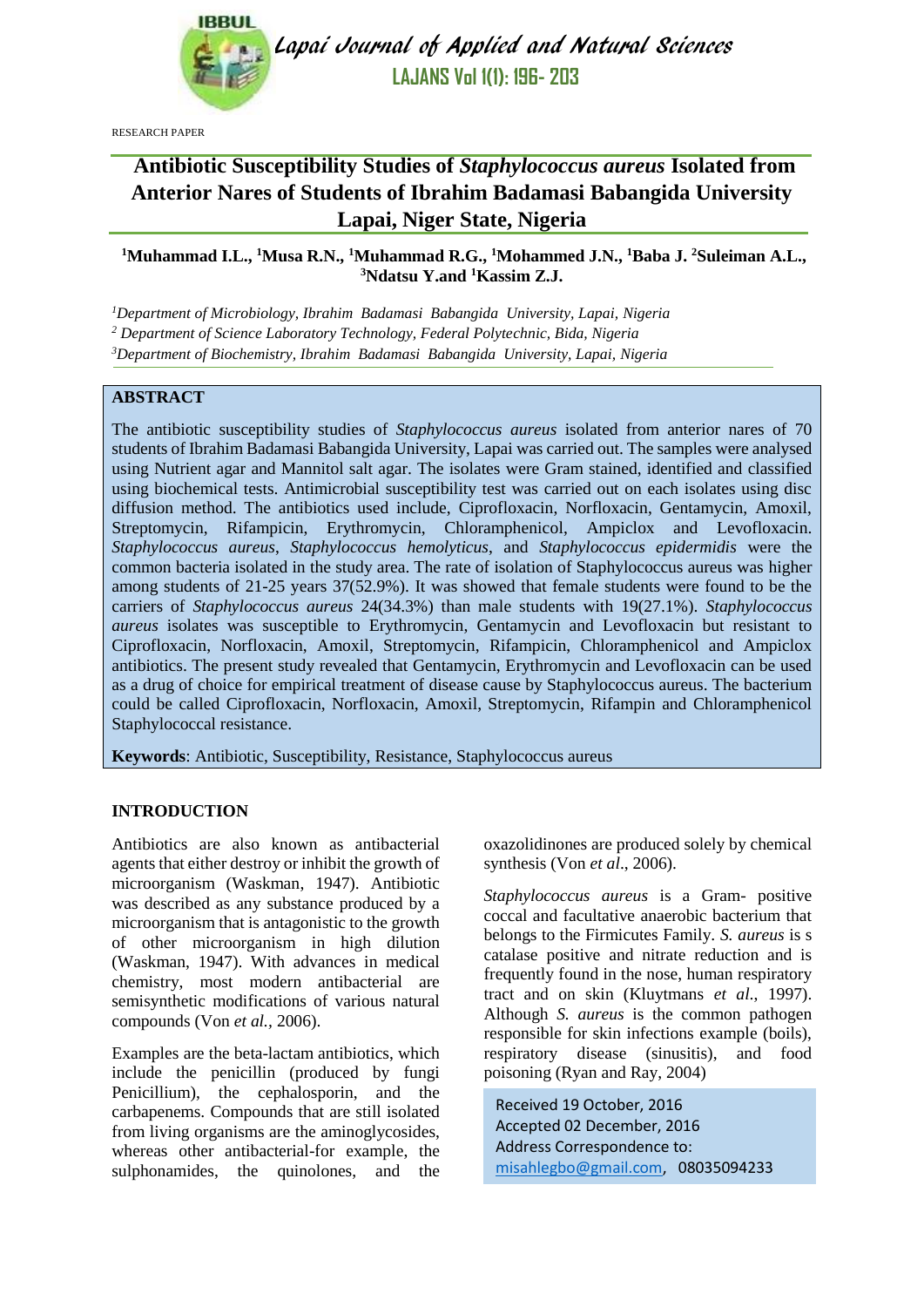*Staphylococcus aureus* is an important pathogen of humans and animals and is implicated in a wide variety of infections. Apparently normal humans and animals harbour *S. aureus* but become virulent when the immune mechanisms are compromised. It is a pathogen of greater concern because of its virulence (Chambers, 2005). *S. aureus* can cause range of illnesses, from minor skin infections such as pimples, impetigo, boils, cellulites, folliculitis, carbuncles, scalded skin syndrome and abscesses to life threatening diseases such as pneumonia, meningitis, oesteomyelitis, endocarditis, toxic shock syndrome, bacteraemia, sepsis and hospital acquired infections (Bowersox, 1999).

An estimated 20% of the human population are long term carriers of *S. aureus* which can be found as part of the normal skin flora and in the nostril (Cole *et al*., 2001). *Staphylococcus aureus* is a normal inhabitant of the healthy lower reproductive tract of women (Senok *et al*., 2009; Hoffman, 2012). Carriage of *Staphylococcus aureus* appears to play a key role in the epidemiology and pathogenic infection. The ecological niches of *Staphylococcus aureus* are found in the anterior nares. The anterior nares have been shown to be the main reservoir of *S. aureus* in both adults and children.

The *S. aureus* is transmitted to nares by contaminated hands and from surfaces where it can survive for months (Kluytmans *et al.*, 1997). Nasal carriage of *S. aureus* acts as endogenous reservoir for clinical infections in the colonized individual but also as a source of crosscolonization for community spread. The spread of colonization occur especially in close contact areas like schools, pre-schools or households probably by the contaminated hands and surfaces (Peacock *et al.,* 2003).

The individuals colonized with *S. aureus* tend to have a complicated clinical course from a disease originating from their endogenous *S. aureus (*Kluytmans *et al*., 1997). The complicated clinical course results from increasing resistance in *S. aureus* isolates and also because the bacteria can cause deep-seated infections and sepsis ( Kluytmans *et al*., 1997; Grundmann *et al.*, 2006). The difficulties in treating these deep-seated infections and sepsis require urgent measures to prevent further spread of MRSA and VRSA (Kluytmans *et al*., 1997; Grundmann *et al*., 2006).

The carriage of *Staphylococcus aureus* is an important source of nosocomial infection and community-acquired methicillin-resistant *S. aureus* (MRSA). Although *S. aureus* can be present on the skin of the host, a large proportion of its carriage is through the anterior nares of the nasal passages (Kluytmas *et al*., 1997). The ability of the nasal passages to harbour *S. aureus* results from a combination of a weakened or defective host immunity and the bacteria's ability to evade host innate immunity (Quinn and Cole), resistant community acquired *Staphylococcus aureus* to vancomycin.

# **METHODOLOGY**

### **Study area**

The study was carried out at Ibrahim Badamasi Babangida University campus, Lapai, Niger State, Nigeria, with the students from different level and locations from the period of July to August 2014. The research was conducted with the students of the university on the matter of *Staphylococcus aureus* isolated from anterior nares. The nares are located at the anterior inferior aspect of the face below orbital sockets.

### **Study population**

The study population was university campus based, in which the target population were seventy (70) students, 30 males and 40 females students , aged 15-35 years. Ethical approval: students consent was sought before taken samples.

### **Preparation of culture media**

The Nutrient agar and Mannitol salt agar used for this study were prepared according to their respective manufacturer's prescription or directives.

### **Preparation of Mannitol salt agar**

Fifty five point five gram (55.5g) of the Mannitol salt agar powder was dissolved in 500ml of distilled water. The agar was thoroughly mixed, after which was sterilized in an autoclave at 121°C for 15 minutes. The sterile media was placed in a water bath at 42°C, cooled out; the molten agar was poured into sterile Petri-dishes under aseptic conditions and allowed to solidify on a level laboratory bench.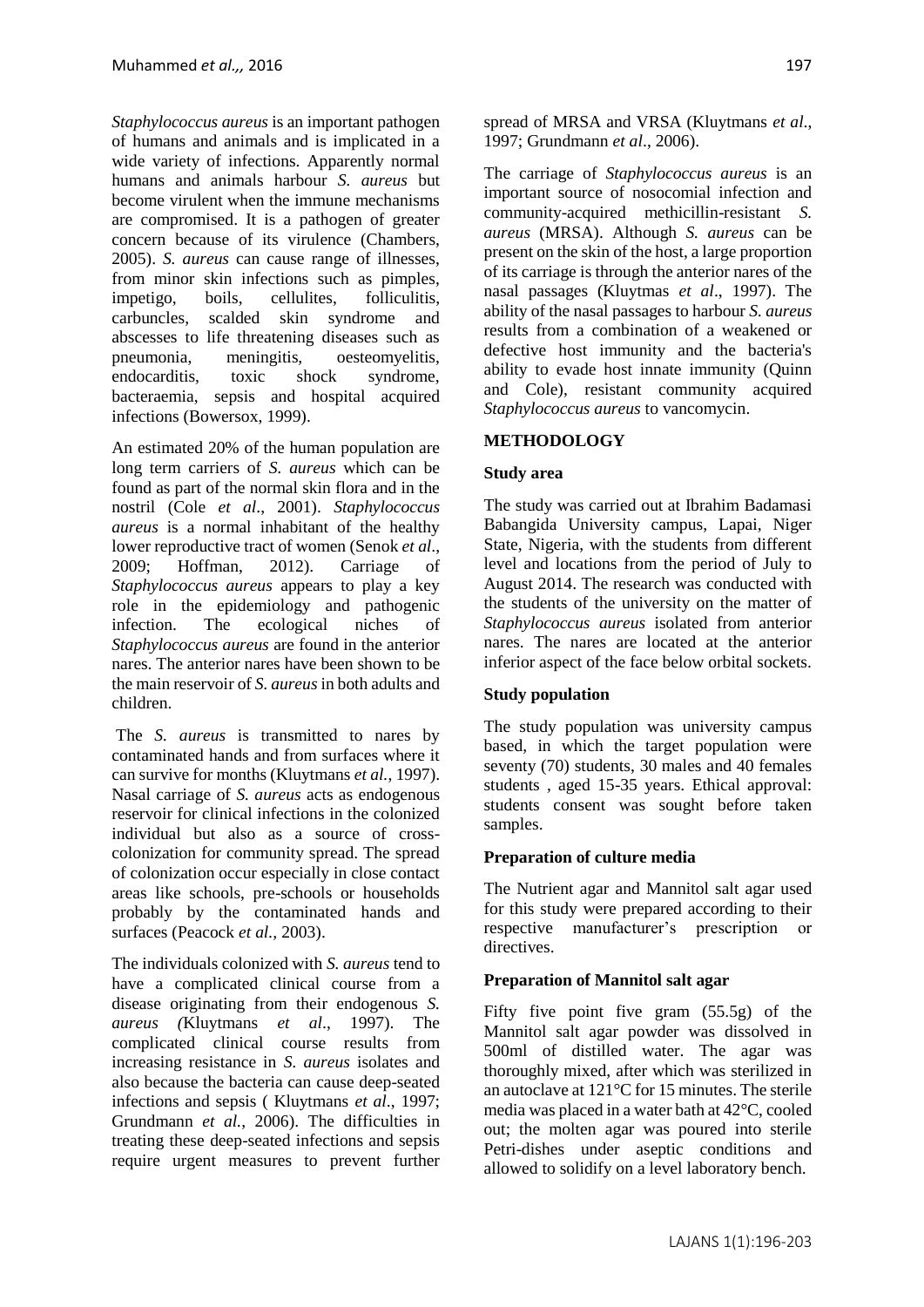# **Preparation of Nutrient agar**

Fourteen gram (14g) of nutrient agar powder was dissolved in 500ml of distilled water, heated for 10 minutes to allow homogenization. The homogenized nutrient agar was autoclaved at 121°C for 15 minutes. The sterilized molten agar was placed in a water bath at 42°C and the cooled out; the molten agar was poured into sterile Petri-dishes under aseptic conditions and allowed to solidify on a level laboratory bench.

# **Sample analysis**

The swabs were inoculated onto Mannitol salt agar (MSA) and Nutrient agar (NA) plates and incubated for 24 hours at  $37^{\circ}$ C for isolation of *Staphylococcus aureus*; pure isolates on the plates were transferred onto macConkney bottles, incubated for 24 hours at 37 °C.

# **Characterization of bacterial isolate**

The bacteria isolates were characterized based on morphology and biochemical test, the organisms were identified by comparing their characteristics with those of known described by Cowan (1974).

# **Gram staining**

Gram staining was carried out on typical colonies from the solid media after preparing a dried fixed smear from the plate as follow:

### **Smear making**

A grease pencil was used to write sample number on a clean grease slide. A colony was emulsified in normal saline on clean grease-free slide with the use of a sterilized wire loop until a thin smear of about 15-20mm was made. Slides were left in a safe place to air dry. Slides smears were fixed by passing them three times rapidly over a Bunsen burner flame. The slides were allowed to cool before staining.

### **Gram staining**

The slides were stained with crystal violet for 60 seconds and washed with water. Lugol`s iodine was applied for 60 seconds and then washed with clean water. The smear were rapidly decolourized for few seconds with acetonealcohol and then washed immediately with clean water. The slides were then counter-stained with neutral red for 60 seconds and then washed off with water. Back of the slides were blotted dry with cotton wool and place on a draining rack for the smear to air dry. Smears were examined microscopically with oil immersion objective for the presence of bacteria.

# **Biochemical test**

Biochemical test was carried out on the test isolates.

# **Catalase test**

The bacteria culture was emulsified on a slide and 3% hydrogen peroxide  $(H_2O_2)$  drop was added to it, effervescence of oxygen indicated the presence of catalase enzyme in the organism.

# **Coagulase test**

A drop of distilled water was placed on a slide; a small portion of the culture was taken and emulsified on a slide, a drop of plasma was added to know which colour indicate or evidence indicate positive or negative result.

# **Antimicrobial susceptibility test**

Antimicrobial susceptibility test was carried out on the isolate using disc diffusion method. Nutrient agar plates were dried at 37°C in an incubator and appropriately labelled for each organism tested.

### **Preparation of inoculums**

Using a sterile inoculating loop, five colonies of *Staphylococcus aureus* were touched. The organism was suspended in 2ml of sterile saline. The saline tube was mixed to create a smooth suspension. The turbidity of this suspension was adjusted to a 0.5 McFarland standard by adding more organisms when the suspension was too light or diluted with sterile saline when the suspension was heavy. A 0.5 McFarland standard was prepared by adding 0.5ml aliquot of 0.048M BaCl<sub>2</sub> to 99.5 ml of 0.18M H<sub>2</sub>SO<sub>4</sub> with constant stirring to maintain a suspension. This organism suspension was used within 15 minutes of preparation.

### **Inoculation of the Nutrient agar plate**

A sterile swab was dipped into the inoculums tube. The swab was rotated against the side of the tube using firm presume in order to remove fluid. The Nutrient agar plate was inoculated by streaking the swab three times (3x) over the entire agar surface, the plate was rotated approximately 60° each time to ensure an ever distribution of the inoculums. The plate was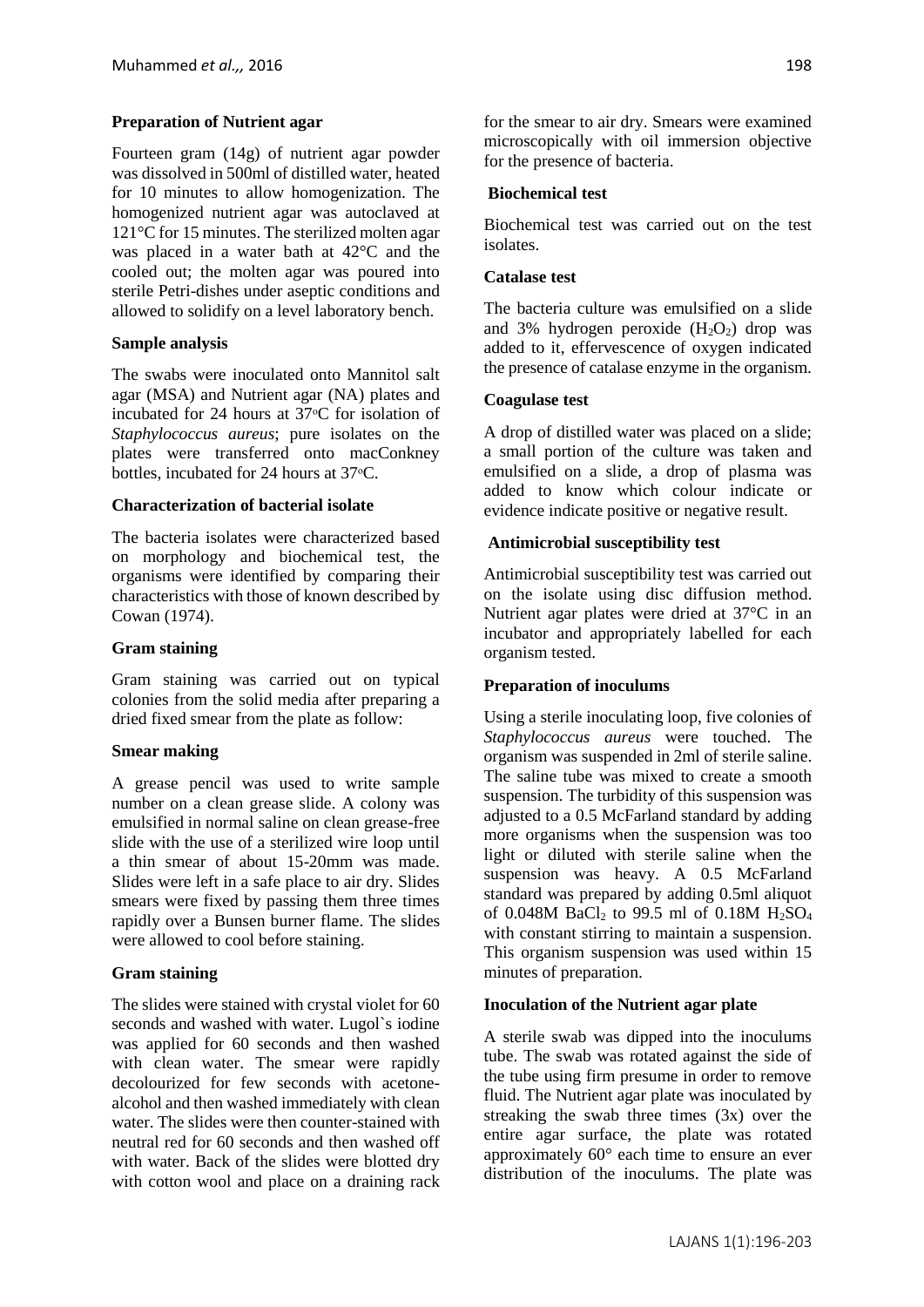rinsed with the swab to pick up any excess liquid. The plate was allowed to sit at room temperature for 5 minutes leaving the lid slightly ajar, for the surface of the agar plate to dry.

#### **Placement of antibiotic discs**

The multiple antibiotic discs called Grampositive antibiotics were used by placing them on the agar plates using sterile forceps aseptically on the vicinity of the flame. A sterilized forceps was used to touch discs on the plate to ensure complete contact with agar surface. Care was taken to ensure that the disc was not moved once it has contacted the agar surface. After all the disc were placed, the lid was replaced, the plates inverted and incubated at 37°C for 24 hours.

#### **Measuring zone sizes**

Zones sizes were measured after incubation period to the nearest millimetre using a ruler. All measurements were made with the unaided eye while viewing the back of the petridish. Growth up to the edge of the disc was reported as a zone of 0mm (resistant).

### **RESULTS**

A total number of 70 students were amassed for the prevalence of nasal carriage of *Staphylococcus aureus* at Ibrahim Badamasi Babangida University, Lapai, Niger State. Students' age groups related to number of nasal carriage isolates was shown in Table1 and Table2 former was specific for *Staphylococcus aureus,* while the later represent the general bacterial isolates from various age groups. In Table2, out of 70 students investigated, there were 43 *Staphylococcus aureus* isolates (61.40%), all of which were found in student age of 15-30 years and even none *Staphylococcus*  *aureus* was also found in student age of 15-30 years.

In comparison to the total isolates, table3 shows that out of 70 students investigated, there were 63 bacterial isolates (90%) distributed also among age group of 15-30 years. Also from these two tables, the rate of isolation of *Staphylococcus aureus* and other bacterial isolates was highest among students age group of 21-25 years.

Students' gender related to the number of isolates was shown in table 4 and table 5. The former represent *Staphylococcal* isolates, while the later represent the general bacterial isolates in this work. In table 4, out of 43 *Staphylococcus aureus* isolates (61.4%) from 70 students investigated, 19 students were males (27.10%) and 24 students were females (34.39%). In comparison to the total bacterial isolates, table 5 shows that out of 70 students investigated, there were 63 bacterial isolates, out of which 24 students were male (34.30%) and 39 students were females (55.70%).

The type of bacterial isolates according to various age groups was shown in table 6. The most frequent isolates were *Staphylococcus aureus* 29(46.00%), followed by *Streptococcus pneuminiae* 14(22.20%), *Staphylococcus hemolyticus* 11(17.50%), *Staphylococcus epidermis* 05 (7.90%), and *Streptococcus pyogens* 04(6.40%).

Table 7 shows the in-vitro antibiotic susceptibility patterns of *Staphylococcus aureus* and other bacterial isolates. The most effective antibiotics among all the 43 *Staphylococcus aureus* were Levofloxacin, Gentamycin, and Erythromycin. All 43 samples of *Staphylococcus aureus* were resistant to Ciprofloxacin, Norfloxacin, Amoxil, Streptomycin, Rifampicin and Chloramphenicol

Table1: Number of samples collected from anterior nares of 70 students of Ibrahim Badamasi Babangida University, Lapai, Niger State- related their age group from July to August, 2014.

| Age group (year) |                       | ີ<br>No of samples from No of samples from Total $(\%)$ |            |
|------------------|-----------------------|---------------------------------------------------------|------------|
|                  | male students $(\% )$ | male students $(\%)$                                    |            |
| $15-20$          | 03(4.30)              | 08 (11.40)                                              | 11(15.70)  |
| $21 - 25$        | 24(34.30)             | 29 (41.40)                                              | 54 (77.10) |
| $26-30$          | 03(4.30)              | 03(4.30)                                                | 05(7.10)   |
| $31 - 35$        | 00(0.00)              | 00(0.00)                                                | 00(0.00)   |
| Total $(\%)$     | 30(42.90)             | 40(57.10)                                               | 70 (100)   |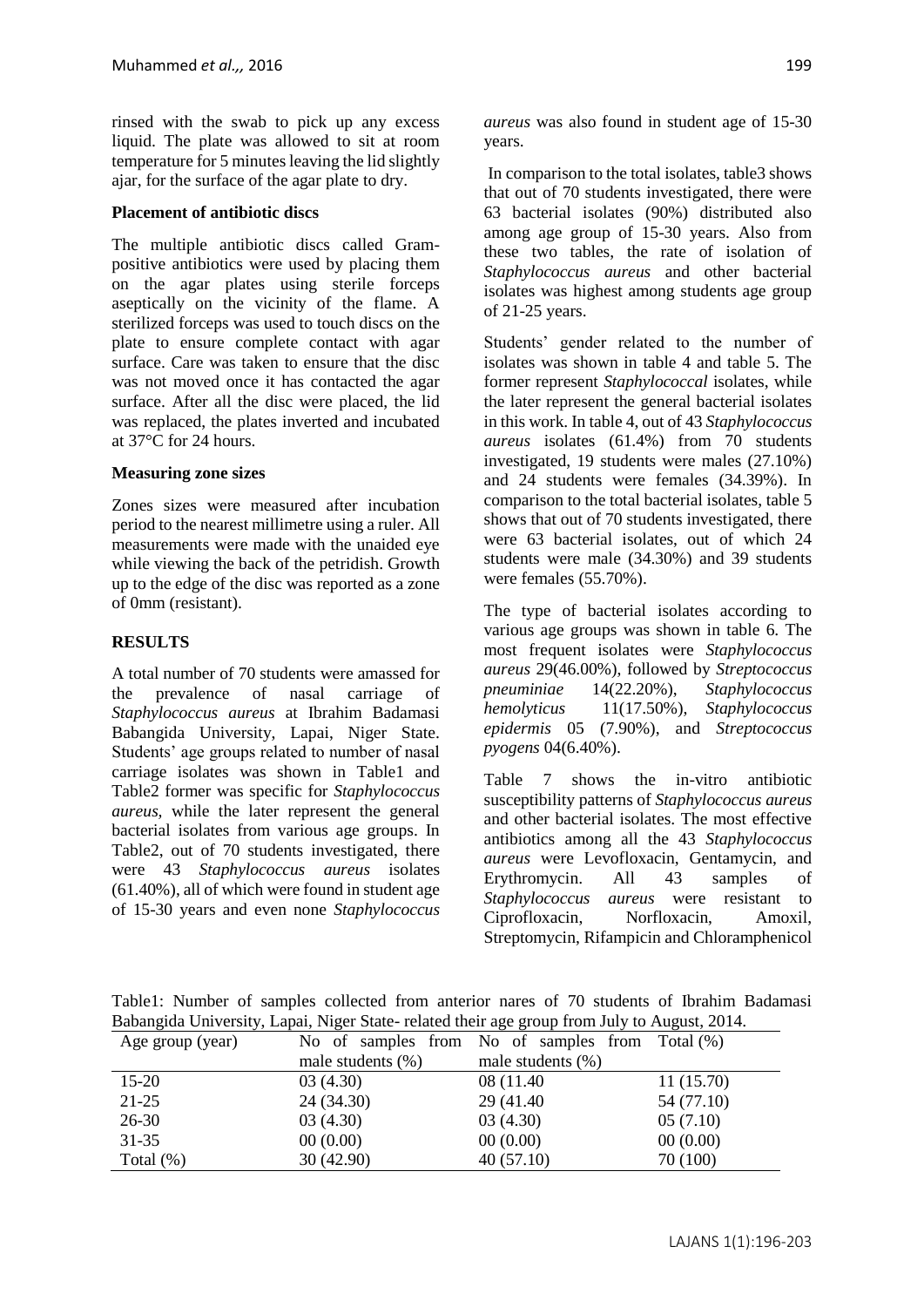| Age group (year) | Staphylococcus<br>No of | No.<br>of Staphylococcus Total (%) |            |  |  |
|------------------|-------------------------|------------------------------------|------------|--|--|
|                  | positive $(\%)$         | Negative                           |            |  |  |
| $15-20$          | 05(7.10)                | 06(8.60)                           | 11(15.70)  |  |  |
| $21 - 25$        | 37(52.90)               | 16 (22.90)                         | 53 (75.70) |  |  |
| $26 - 30$        | 01(1.40)                | 05(7.10)                           | 06(8.60)   |  |  |
| $31 - 35$        | 00(0.00)                | 00(0.00)                           | 00(0.00)   |  |  |
| Total (%)        | 43 (61.40)              | 27(38.60)                          | 70 (100)   |  |  |

Table 2: Students age group related to 43 *Staphylococcal* isolates from anterior nares of 70 students of Ibrahim Badamasi Babangida University, Lapai, Niger State, from July to August, 2014.

Table 3: Students age group related to 63 bacteria isolates, from anterior nares of 70 students of Ibrahim Badamasi Babangida University, Lapai, Niger State from July to August, 2014.

| Age group (year) | No of bacteria positive $(\%)$ | No of bacteria Negative | Total $(\%)$ |
|------------------|--------------------------------|-------------------------|--------------|
| $15 - 20$        | 057(10.00)                     | 01(1.40)                | 08(11.40)    |
| $21 - 25$        | 52 (74.30)                     | 06(8.60)                | 58 (82.90)   |
| 26-30            | 04(5.70)                       | 00(0.00)                | 04(5.70)     |
| $31 - 35$        | 00(0.00)                       | 00(0.00)                | 00(0.00)     |
| Total $(\%)$     | 63 (90)                        | 07(10)                  | 70 (100)     |

Table 4: Students gender related to 43 *Staphylococcal* isolates from anterior nares of 70 students of Ibrahim Badamasi Babangida University, Lapai, Niger State from July to August, 2014.

| Isolated organism | Students gender |            | Total $(\%)$ |
|-------------------|-----------------|------------|--------------|
|                   | Male $(\%)$     | Female (%) |              |
| $15 - 20$         | 05(7.10)        | 06 (8.60)  | 11(15.70)    |
| 21-25             | 37 (52.90)      | 16 (22.90) | 53 (75.70)   |
| $26-30$           | 01(1.40)        | 05(7.10)   | 06(8.60)     |
| $31 - 35$         | 00(0.00)        | 00(0.00)   | 00(0.00)     |
| Total $(\%)$      | 43 (61.40)      | 27(38.60)  | 70 (100)     |

Table 5: Students gender related to 63 bacterial isolates from anterior nares of 70 students of Ibrahim Badamasi Babangida University, Lapai, Niger State from July to August, 2014.

| Bacteria isolates |             | Students gender |           |  |  |
|-------------------|-------------|-----------------|-----------|--|--|
|                   | Male $(\%)$ | Female (%)      |           |  |  |
| Bacteria positive | 24 (34.30)  | 39 (55.70)      | 63(90.00) |  |  |
| Bacteria Negative | 06(8.60)    | 01 (1.40)       | 07(10.00) |  |  |
| Total $(\%)$      | 30(48.90)   | 40(57.10)       | 70 (100)  |  |  |

|  | Table 6: Distribution of 63 bacteria isolates among various age group of 70 students of Ibrahim |  |  |  |  |  |  |  |
|--|-------------------------------------------------------------------------------------------------|--|--|--|--|--|--|--|
|  | Badamasi Babangida University, Lapai, Niger State from July to August, 2014.                    |  |  |  |  |  |  |  |

| <b>Bacteria</b>        |           | (year)<br>Age group |           |          |              |
|------------------------|-----------|---------------------|-----------|----------|--------------|
| isolates               | 15-20     | $21 - 25$           | $26 - 30$ | 31-35    | Total $(\%)$ |
| Staphylococcus aureus  | 04(6.30)  | 22(34.90)           | 03(4.80)  | 00(0.00) | 29(46.00)    |
| Staphylococcus         |           |                     |           |          |              |
| hemolyticus            | 01(1.60)  | 10(15.90)           | 00(0.00)  | 00(0.00) | 11(17.50)    |
| Staphylococcus         |           |                     |           |          |              |
| epidermis              | 00(0.00)  | 05(7.90)            | 00(0.00)  | 00(0.00) | 05(7.90)     |
| Staphylococcus         |           |                     |           |          |              |
| pneumoniae             | 02(3.20)  | 11(17.50)           | 01(1.60)  | 00(0.00) | 14(22.20)    |
| Staphylococcus pyogens |           |                     |           |          |              |
|                        | 00(0.00)  | 04(6.30)            | 00(0.00)  | 00(0.00) | 04(6.30)     |
| Total $(\%)$           | 07(11.10) | 52(82.50)           | 04(6.40)  | 00(0.00) | 63(100)      |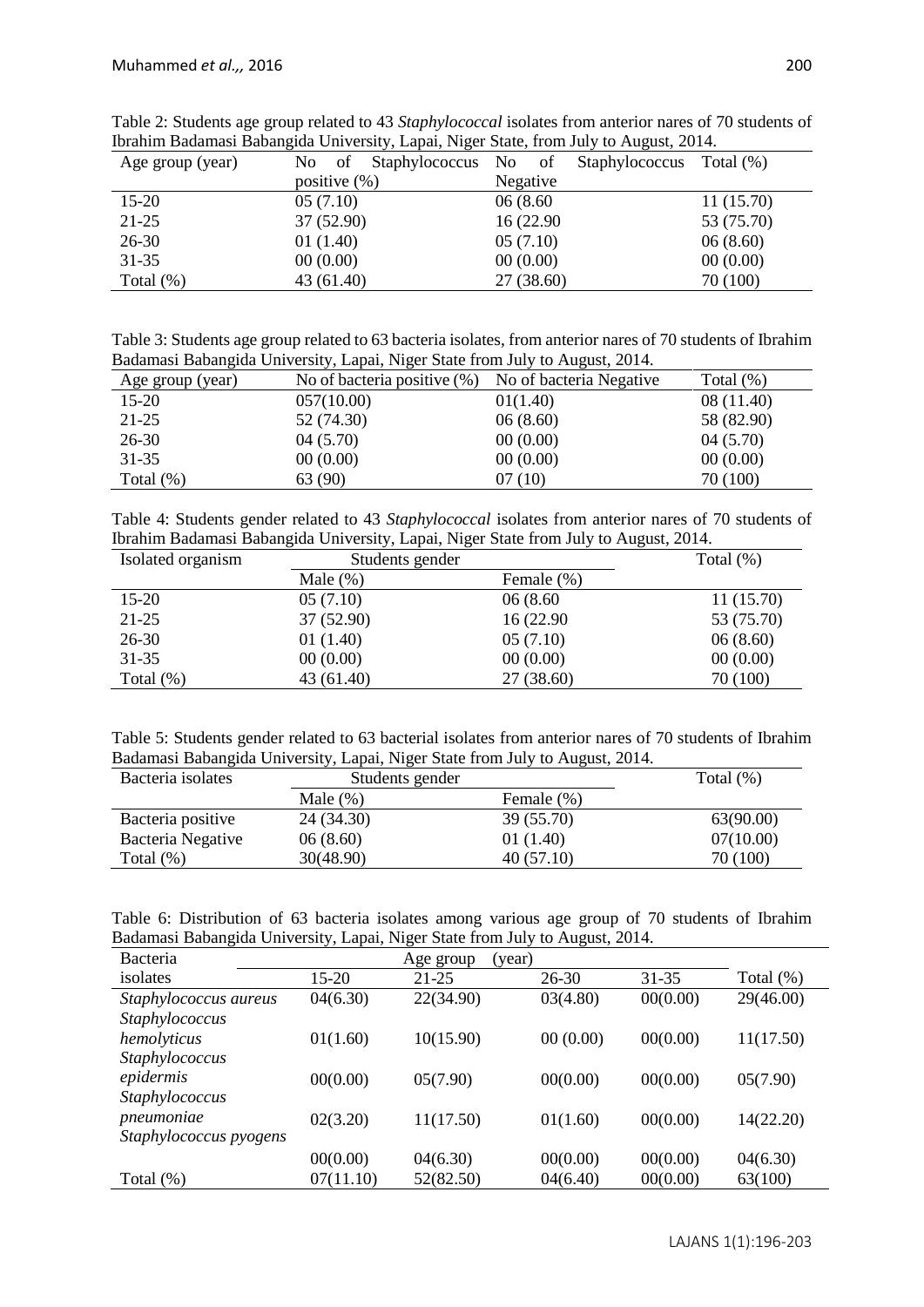Table 7: Antibiotic susceptibility pattern of three *Staphylococcal* and two *Streptococcal* species isolated from anterior nares of 70 students of Ibrahim Badamasi Babangida University, Lapai, Niger State.

| Bacteria isolates     | Zone of inhibition (mm) |            |           |           |           |                 |           |           |           |            |            |
|-----------------------|-------------------------|------------|-----------|-----------|-----------|-----------------|-----------|-----------|-----------|------------|------------|
|                       | Disc                    | <b>CPX</b> | NB        | <b>CN</b> | AML       | S               | <b>RD</b> | Е         | <b>CH</b> | <b>APX</b> | <b>LEV</b> |
|                       | potency                 | $10\mu$ g  | $10\mu$ g | $10\mu g$ | $10\mu$ g | $30\mu g$       | $20\mu$ g | $30\mu g$ | $30\mu g$ | $20\mu g$  | $20\mu g$  |
| Staphylococcus aureus |                         | 00         | 00        | 05        | 00        | 00              | 00        | 2.0       | $00\,$    | 00         | 11         |
| Staphylococcus        |                         | 00         | 00        | 00        | 12        | 00              | 00        | 10        | 07        | 00         | 10         |
| hemolyticus           |                         |            |           |           |           |                 |           |           |           |            |            |
| Staphylococcus        |                         | 9.0        | 00        | 00        | 00        | 00              | 00        | 00        | 00        | 00         | 00         |
| epidermis             |                         |            |           |           |           |                 |           |           |           |            |            |
| <i>Streptococcus</i>  |                         | 12         | 08        | 12        | 11        | 00 <sup>2</sup> | $00\,$    | 00        | 13        | 00         | 07         |
| pneumoniae            |                         |            |           |           |           |                 |           |           |           |            |            |
| Streptococcus pyogens |                         | 00         | 06        | 00        | 12        | 00              | 10        | 00        | 00        | 09         | 09         |

Key:  $\mu$ g= Microgram mm= Millimetre  $%$  Percentage symbol  $00=$  Resistance  $CPX_{10\mu g} = Ciproflox (in$   $NB_{10\mu g} = Norflox (in$  $CN_{10\mu g}$ =Gentamyycin  $AML_{10\mu g}$ = Amoxil  $S_{30\mu g}$  Streptomycin RD<sub>20µg</sub> Rifampicin  $E_{30\mu\text{g}}$ = Erythromycin CH<sub>30µg</sub>= Chloramphenicol

 $APX_{20\mu} = Ampiclox$  LEV<sub>20ug</sub> Levofloxacin

# **DISSCUSSION**

This study aimed to determine the antibiotic susceptibility pattern of nasal carriage of *Staphylococcus aureus* within healthy students in Ibrahim Badamasi Babangida University, Lapai, Niger State, which is the first study made in this specific population and region.

*Staphylococcus aureus* is a well-known pathogen with an alarmingly increasing level of developing resistance to most antimicrobial agents (Lowy *et al*., 1998). *Staphylococcus aureus* is an important pathogen associated with nosocomial and community-acquired infection. Nasal colonisation by *Staphylococcus aureus* has been considered an important risk factor for infections that could threaten a carrier's life (Mason *et al*., 2001).

The study showed an overall prevalence of 46% of *S.aureus* in the nostril of the volunteers which is in support with Pant and Rai`s findings that revealed higher *S. aureus* nasal colonisation rate (43.8%) in staffs of teaching hospital in Nepal (Pant and Rai, 2007). Also, Chigbu and Ezeronye, (2003) reported 50% nasal colonization in both hospital and non-hospital subjects, a case study in Abia State of Nigeria. In contrary, the findings of Kuehnert *et al*. (2006) and Uemura *et al*. (2004) reported a nasal colonisation in healthy adults of 32.4% and 36.0% in United State of America and Japan respectively.

These variations may be attributed to the characteristics of the population under study. This study`s high prevalence of nasal carriage of *S. aureus* further supports the fact that the anterior nares remains a principal reservoir of this organism and there is need to eliminate it`s virulent strains because of their involvement in most severe community and hospital associated *S. aureus* infections in colonized individuals (Wenzel and Perl, 1995; Smith *et al*., 1999).

The prevalence of *Staphylococcus aureus* nasal colonisation is 46.0% in present study. The highest rate of *S. aureus* nasal colonisation is within the age range of 21-25 (77.1%). The study made here, suggested that factors associated with nasal carriage include; sharing of bathing soap, presence of acne on the face, being on hospital admission, over use of drug, lack of knowledge of *Staphylococals* infection and overcrowding, which is in line with the studies in the developed world which suggest factors associated with community acquiredmethicilin resistance *Staphylococcus aureus* carriage which include; prior antibiotic usage, contact with health care facility, poor socioeconomic conditions and overcrowding (Rihn *et al*., 2005; CDC, 2004).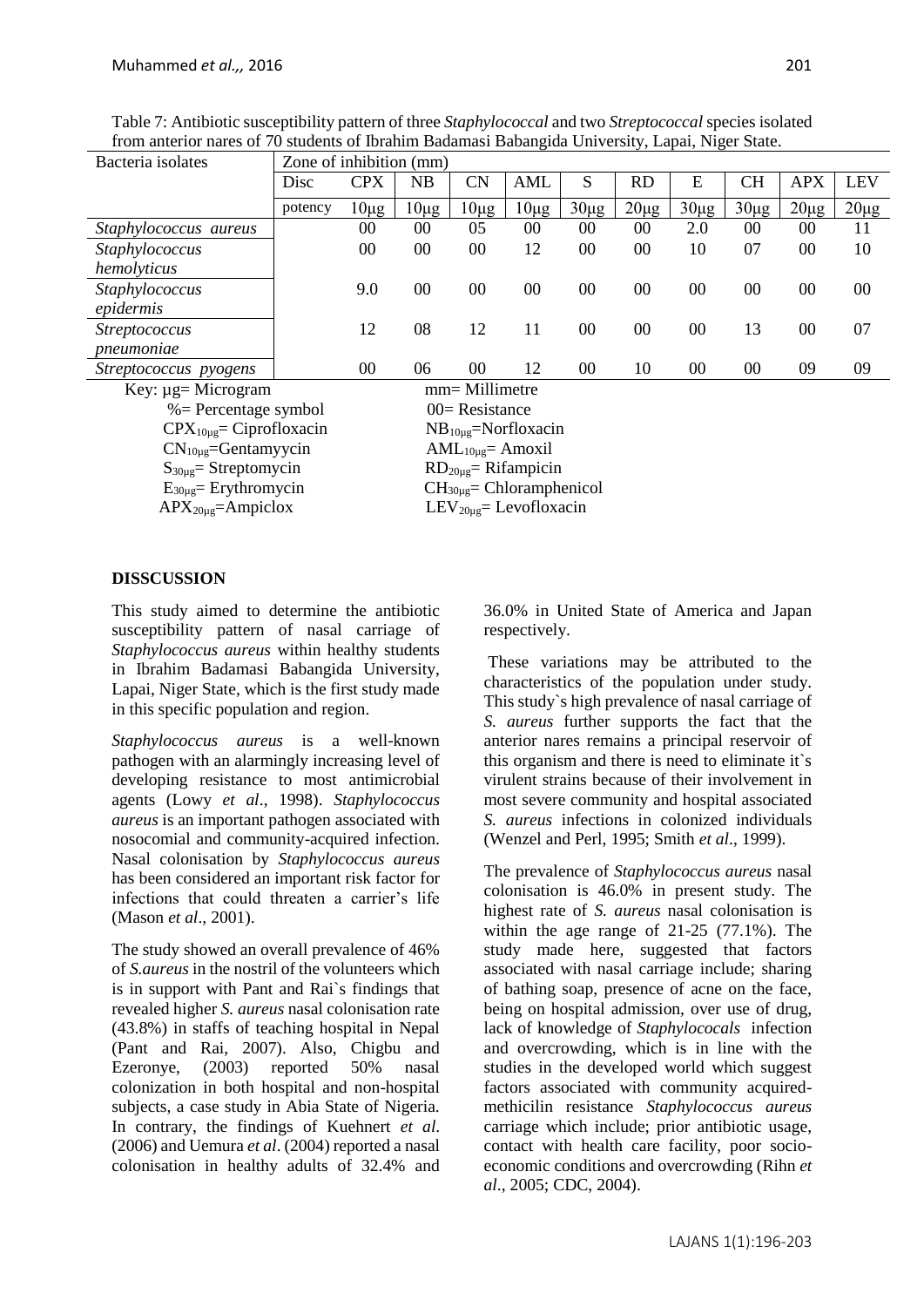It was shown that female students were found to be the carrier of *Staphylococcus aureus* 24 (34.3%) than male students with 19 (27.1%). This is in line with Odu and Okonko, (2012) findings where the female students were also found to be carriers with (46.0%) than males (18.0%). In contrast, the presence of *Staphylococcus aureus* in the nares was greater in male carriers (40.9%) than in the females (31.9%) (Aida *et al*., 2010). This varies because social and economic circumstance is different for Nigeria and Mexico.

In the antimicrobial susceptibility test of the organisms isolated from anterior nares, Ten antimicrobial agents were used which include Ciprofloxacin, Norfloxacin, Gentamycin, Amoxil, Streptomycin, Rifampicin, Erythromycin, Chloramphenicol, Ampiclox and Levofloxacin. Some bacteria showed high susceptibility to some antibiotics, while some are intermediate and some were resistant. *Staphylococcus aureus* were susceptible to gentamycin, erythromycin, and levofloxacin. *Staphylococcus hemolyticus* were susceptible to amoxil, erythromycin, chloramphenicol and levofloxacin, while *Staphylococcus epidemidis* were susceptible to only ciprofloxacin. *Streptococcus pneumoniae* were susceptible to ciprofloxacin, norfloxacin, gentamycin, amoxil, chloramphenicol and levofloxacin. Also, *Streptococcus pyogens* were susceptible to norfloxacin, amoxil, ampiclox and levofloxacin.

This susceptibility test result showed levofloxacin to be the most effective agent. All bacterial /isolates were resistant to streptomycin, except *Streptococcus pyogens* which were resistant to rifampicin. The resistance observed could be due to irrational use of antibiotics for conditions that may not clinically indicate their use and over-the- counter sale of antibiotics in pharmacies without prescription by authorized practitioners. However, these help some of the bacteria that have potential mechanism of acquired resistant genes to become resistance to these antibiotics.

### **Conclusion**

The results emphasize the need to discourage antibiotic`s abuse in order to prevent the return of the pre-antibiotic era. It also supports the need to implement strategies for elimination of nasal carriage of *S. aureus,* so as to prevent severe multi-drug resistant *S. aureus* infections in our environment.

### **Recommendation**

There is need for much larger epidemiological studies in community and development of strategies to control spreads of multi-drug resistant strains. Infective control and laboratory personnel should implement active surveillance for detection of resistant strains. Also there should be need to provide more campuses in order to avoid overcrowding which brings about spread of resistant *Staphylococcus aureus* in Ibrahim Badamasi Babangida University, Lapai, Niger

### **REFERENCES**

- Aida, H.P., Teresita, S.E. and Jaime, B.M. (2010). Characterization and persistence of *Staphylococcus aureus* strains isolated from the anterior nares and throat of healthy carriers in Mexican. *J. Clin.Microbiol.*48(5):1701-1705.
- Chambers, H.F. (2005). Community-associated MRSA-resistance and virulence converge. *New Engl. J. Med.* 352:1485-1487.
- Chambers, H.F. (1997). Methicillin resistance in *Staphylococci*: molecular and biochemical basis and clinical implications. *Clinical Microbiology Reviews*10:781–791.
- Chigu, C.O. and Ezeronye, O.U. (2003).Antibiotic resistant *Staphylococcus aureus* in Abia State of Nigeria. *Afr. J. Biotech*. 2(10):37
- Grundmann, H., Aires-de-Sousa, M., Boyce, J., and Tiemersma, E. (2006). Emergence and resurgence of Methicillin-resistant *Staphylococcus aureus* as a public-health threat. *Lancet.* 368(9538):874-885.
- Hidayat, L.K., Hsu,D.I.,Quist,R., Shriner, K.A. and Wong-Beringer, A. (2006). High-dose vancomycin therapy for methicillinresistant *Staphylococcus aureus* infections: efficacy and toxicity. *Arch. Intern. Med*. 166:2138–2144.
- Kluytmans, J., Van- Belkum, A. And Verbrugh, H. (1997). Nasal carriage of *Staphylococcus aureus*: epidemiology, underlying mechanisms, and associated risks. *Clin. Microbiol. Rev.*10(3):505-520.